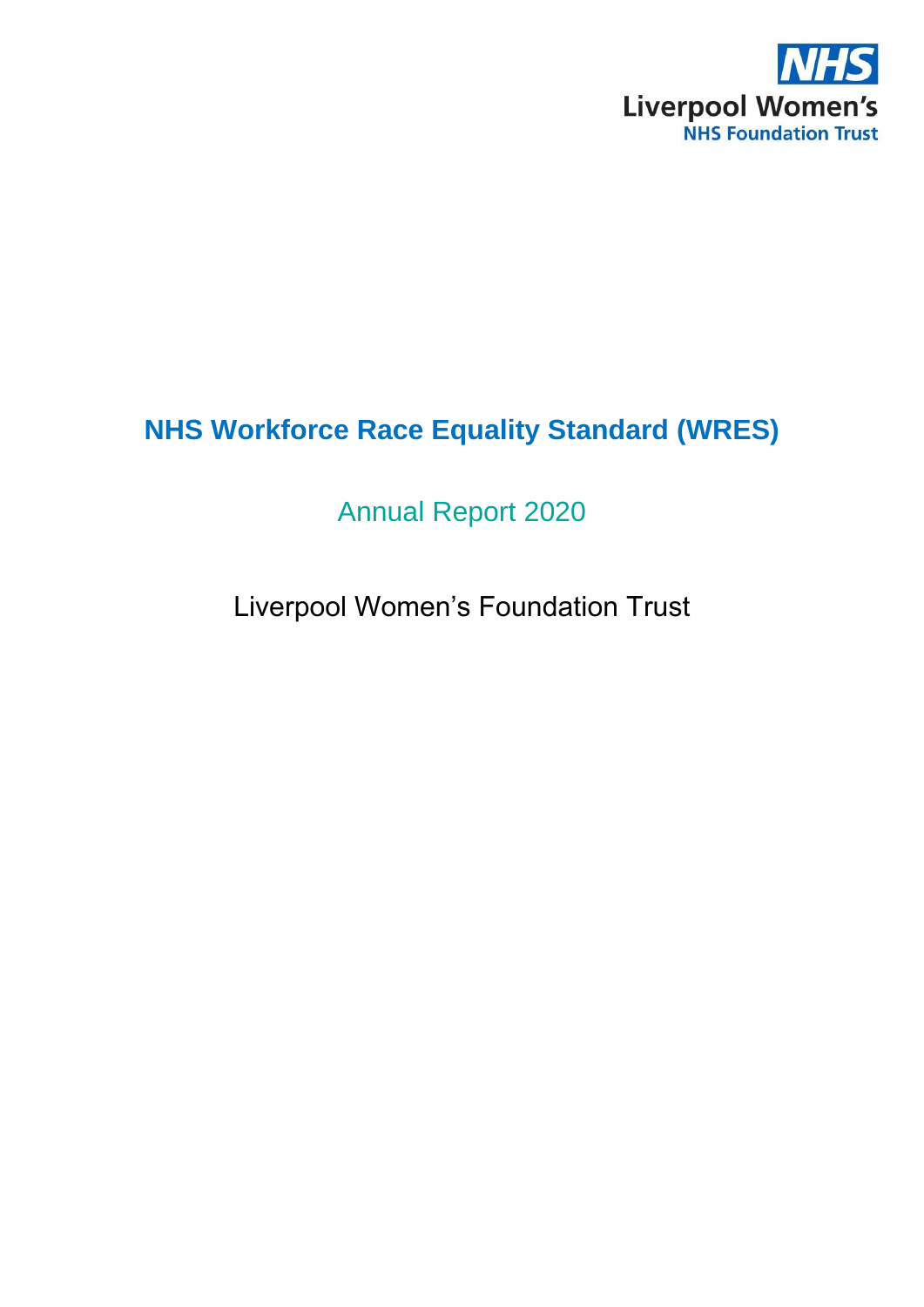## **CONTENTS**

| 1              | Introduction                  |
|----------------|-------------------------------|
| 2              | <b>Executive summary</b>      |
| 3              | WRES progress in 2019/20      |
| $\overline{4}$ | Conclusion and next steps     |
| Appendix 1     | WRES metrics report – 2019/20 |
| Appendix 2     | WRES action plan 2020/21      |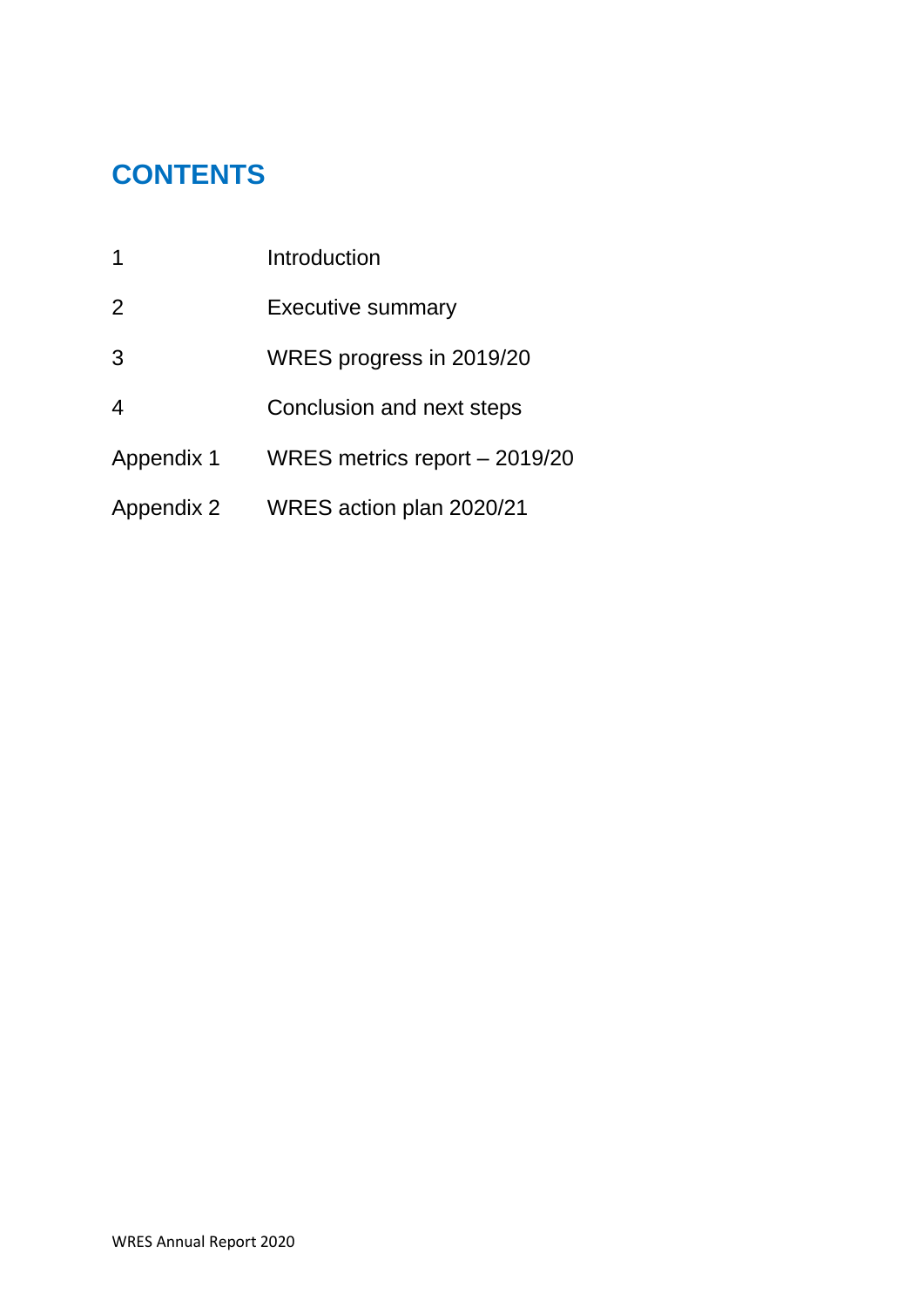## **1 Introduction**

The Workforce Race Equality Standard (WRES) aims to increase diversity and ensure that BAME staff are treated equally and are supported to fulfil their potential at Liverpool Women's hospital.

The WRES annual report details Liverpool Women's hospital WRES data and action plan which highlights our progress to-date and details any actions that the Trust has completed to support BAME colleagues in the workplace.

The Trust recognises that a diverse workforce is better equipped to meet the needs of our diverse communities and good news for staff wellbeing as they enjoy greater workplace opportunities, increased job satisfaction and are better rewarded for their contribution to the NHS. We are committed to taking significant steps to become a truly inclusive employer.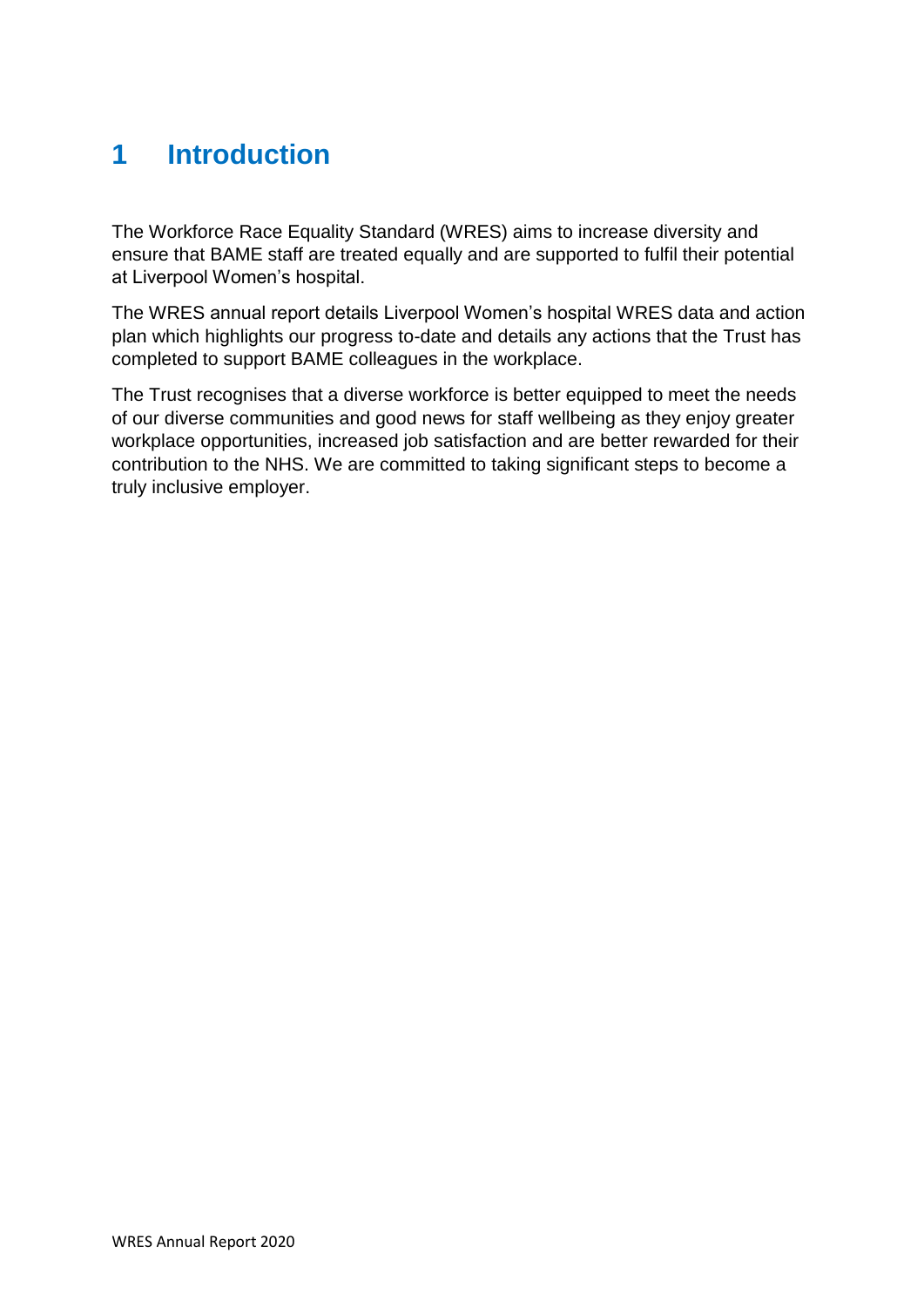## **2 Executive summary**

In 2020 the workforce remains largely static with a marginal increase from 7.9% to 8.5% of BAME employees.

Band distribution has also not changed with the majority of BAME staff holding clinical Band 5, Band 6 and Band 7 posts. The highest banded non-clinical role remains the same as 2019, one individual at Band 8a. The highest banded clinical role (excluding medics) remains one individual at Band 8b.

15% of all applications from April 19 to March 20 were from BAME staff. The relative likelihood of a white member of staff being appointed from shortlisting stage unfortunately increased to 1.35 compared to 0.8 in 2019. This evidences that fewer BAME staff are being appointed compared to white staff relative to those who reach interview stage.

88% of BAME staff believes there are equal opportunities for career progression, this is in line with 2018 Staff Survey results and an increase of 10% compared to 2017 results of 78%. This is better than the national average for BAME staff of 76%.

33% of BAME staff have stated they have experienced bullying, harassment or abuse from a colleague, compared to 17% of white staff. 29% of BAME staff is the national average for specialist Trusts.

For the last 2 years there have been no BAME staff entering the formal disciplinary process.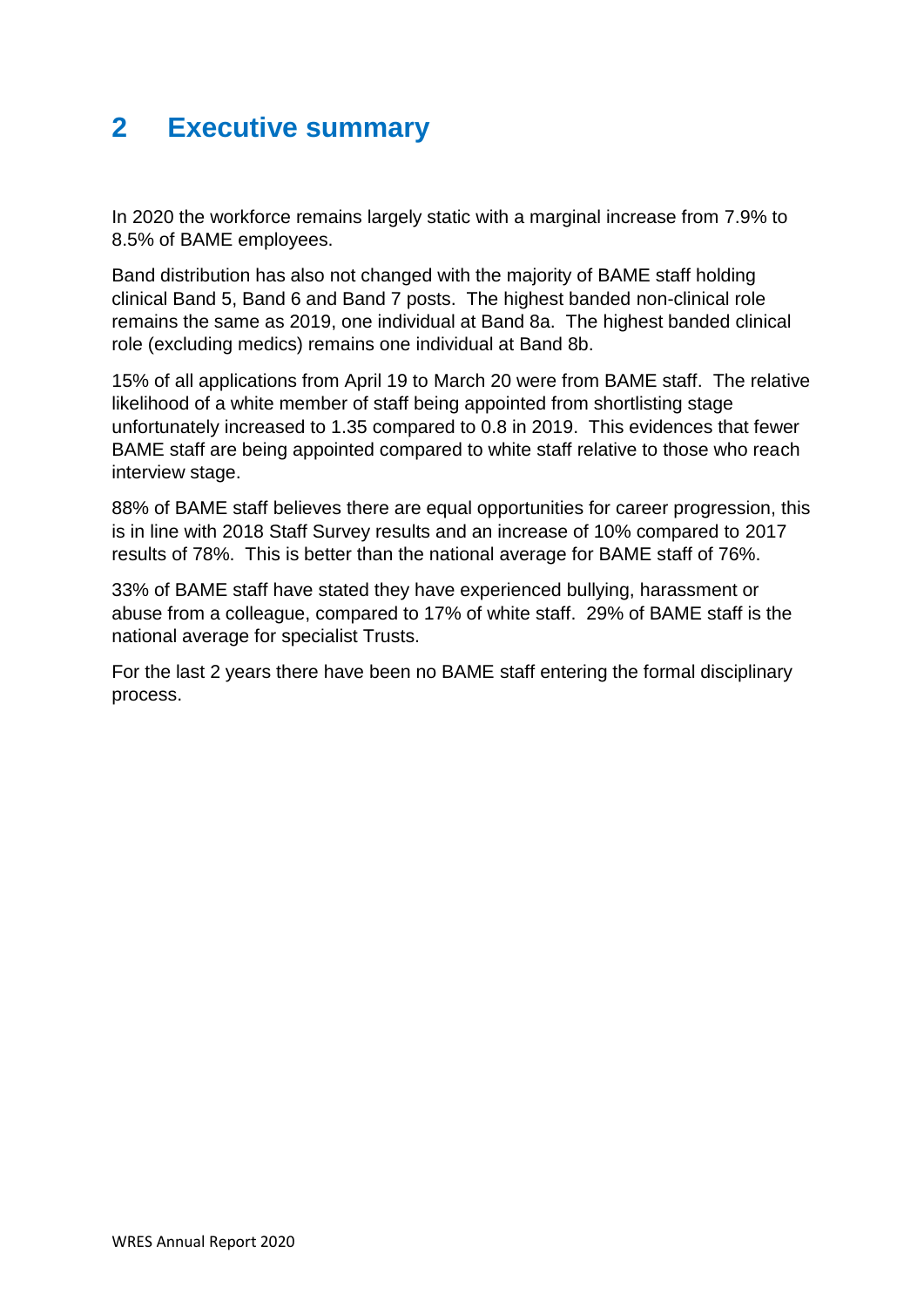## **3 WRES progress in 2019/20**

As a Trust we have made improvements to the data collection of staff declaring their ethnicity by raising awareness at the start of an employee's journey at corporate induction and communicating regularly requesting employees to update personal details held on ESR. This will improve consistency in reporting and data collection.

Regular recruitment audits take place to monitor applications for employment with the Trust which enables us to review the number of applications and appointments of BAME candidates.

Lunch and learn sessions have taken place to increase awareness for line managers about the meaning and prevention of bullying, harassment, abuse in local areas as ER data within HR evidences that caseload for such matters is low and therefore this is deemed a local engagement matter that requires support. We have issued regular communications trust-wide about bullying, harassment and abuse to capture all employees.

The Trust has launched a Staff Supporters network with diverse members with an equality focus to support BAME staff, they will provide regular visible presence in the Trust and offer staff support, advice and signpost employees to other services with the aim of improving engagement.

A review of Equality, Diversity and Inclusion training has been undertaken and training will be rolled out 2020/2021 to improve the employee experience and engagement and to increase awareness of equality, diversity and inclusion across the Trust.

Cultural training awareness training is to be launched and piloted in November 2020, if successful this will be rolled out throughout the Trust.

A number of surveys have been developed to understand the impact of Covid-19 on BAME staff and has been well received and has enabled the Trust to further develop relationships with BAME colleagues. Listening events have also taken place to listen and provide support to BAME staff and identify any key actions.

The trust launched a BAME network in August 2020 which includes colleagues from different bands and roles across LWH. The aim of the network is to promote inclusivity, share information and ideas on how to increase diversity within the organisation and to work with the Board to increase awareness and understanding across the workforce.

Vitamin D testing was offered to all BAME staff with a high proportionate of staff taking up the offer of a test.

We are aiming to launch career coaching across the Trust for under-represented groups.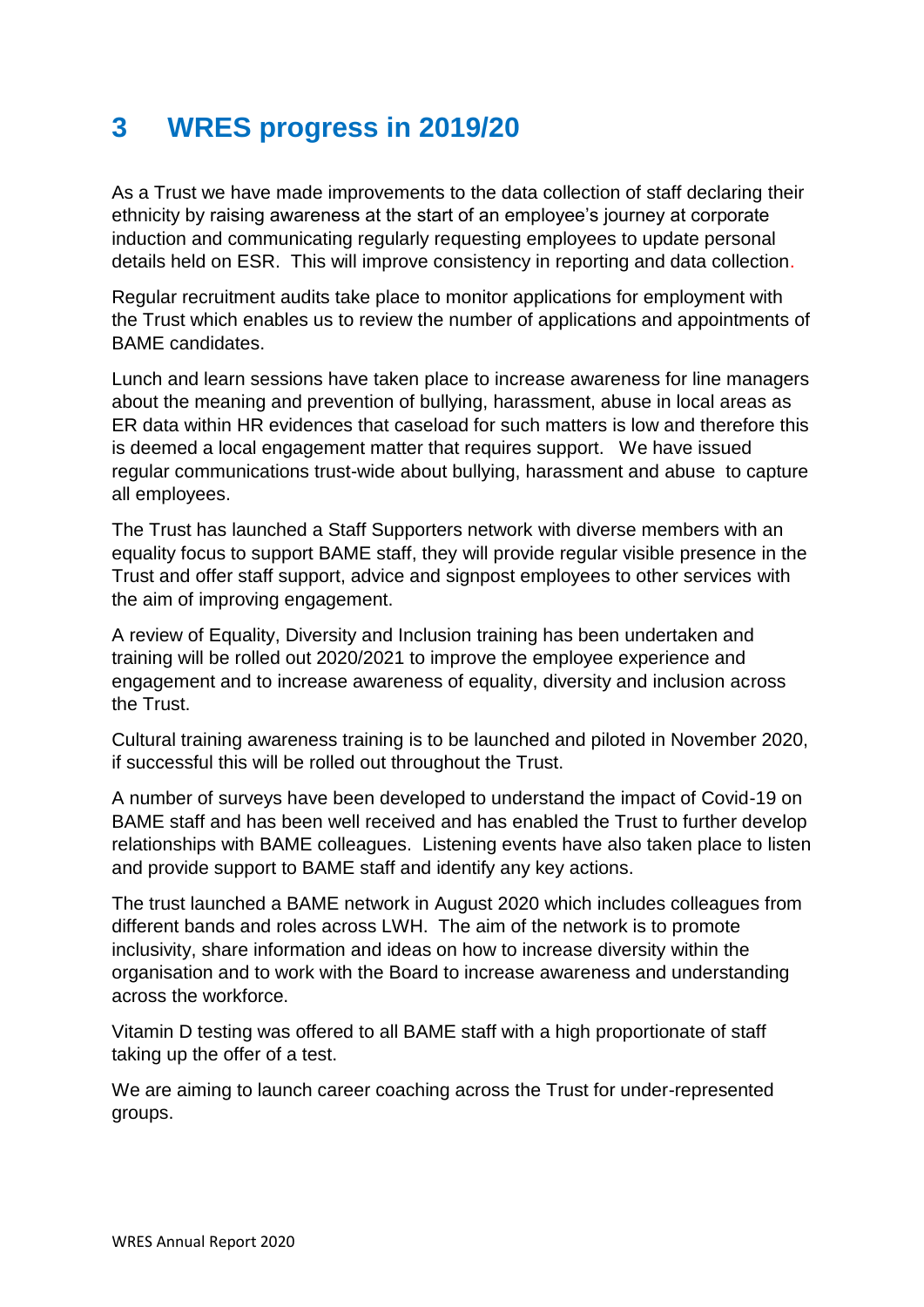## **4 Conclusion and next steps**

As a Trust we recognise that some positive work has been undertaken in Workforce Race Equality and illustrates that whilst LWH compares favourably in many indicators compared with other Trusts limited progress has been made to change the cultural make-up of the organisation.

Covid-19 has shone a particular spotlight on the experiences and health outcomes of ethnic minority colleagues however it remains important that we continue to embrace inclusivity across the organisation.

We have highlighted that improvements have been made to the data collection of staff declaring their ethnicity and will continue to raise awareness of this requirement at induction and with regular communication.

There is board level commitment to review the Trust approach to ED & I in its entirety and set some challenging corporate objectives that articular LWH ambition to be amongst the best Trusts in the UK in creating an inclusive culture with diverse leadership at all levels of the organisation.

Specific actions in relation to WRES and will form part of revised Equality objectives (currently in place until 2023) are;

- Positive discrimination at shortlisting stage
- Diverse interview panels for posts above B6
- Enhanced training offer and career coaching for under-represented groups
- Commitment to appoint % of senior staff to under-represented groups
- Commitment to create a development NED role and appoint from an under represented group
- Approach other Trusts to offer their BAME leaders as mentors for LWH staff
- Every senior leader to be offered as a mentor to under-represented groups
- Pilot reverse mentoring for under-represented groups
- Appoint a second F2SU guardian from a diverse group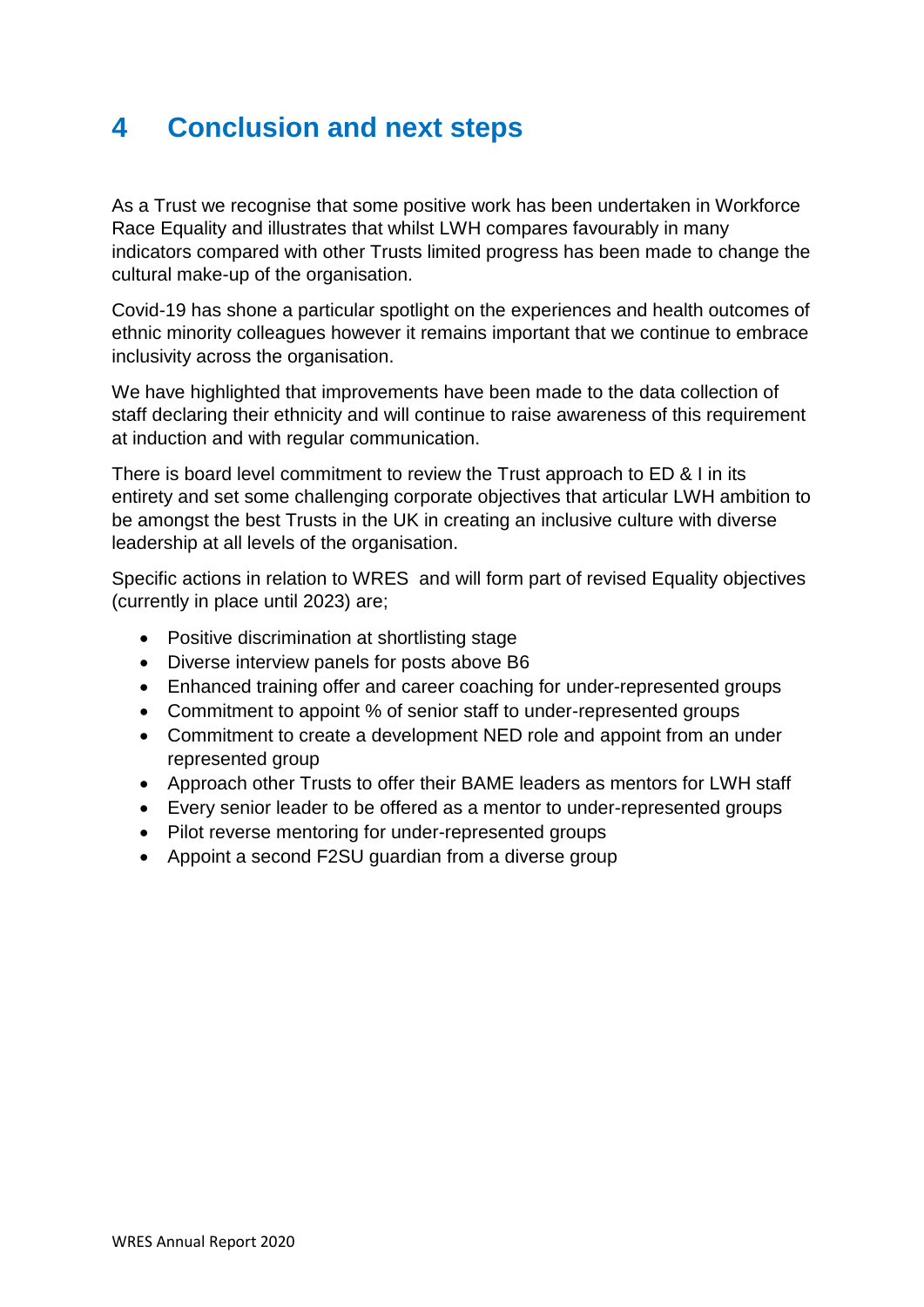## **Appendix 1 WRES**

Detailed below is the organisation's WRES data which was submitted in August 2020 covering the period 1 April 2019 – 31 March 2020

### **Indicator 1 Percentage of staff in AfC pay bands or medical and dental subgroups and very senior managers (including executive board members) compared with the percentage of staff in the overall workforce.**

### **(Data source: ESR).**

**1a. Non-clinical workforce**

|                                                   | <b>White staff</b><br>in 2019 | <b>White staff</b><br>in 2020 | <b>White staff</b><br>in 2019/2020 | <b>BAME</b> staff<br>in 2019 | <b>BAME</b> staff<br>in 2020 | <b>BAME</b> staff<br>in 2019/2020 | <b>Unknown/null</b><br>staff in 2019 | Unknown/null<br>staff in 2020 | <b>Unknown/null</b><br>staff in<br>2019/2020 | <b>Total staff in</b><br>2019 | <b>Total staff in</b><br>2020 |
|---------------------------------------------------|-------------------------------|-------------------------------|------------------------------------|------------------------------|------------------------------|-----------------------------------|--------------------------------------|-------------------------------|----------------------------------------------|-------------------------------|-------------------------------|
|                                                   | <b>Percentage</b><br>$(\%)$   | <b>Percentage</b><br>(%)      | % points<br>difference<br>$(+/-)$  | Percentage<br>(% )           | Percentage<br>(% )           | % points<br>difference<br>$(+/-)$ | Percentage<br>(%)                    | <b>Percentage</b><br>(%)      | % points<br>difference $(+/-)$               | <b>Headcount</b>              | <b>Headcount</b>              |
| <b>Cluster 1</b><br>(Bands)<br>$1 - 4$            | 61.92%                        | 63.36%                        | 1.44%                              | 56.25%                       | 61.11%                       | 4.86%                             | 57.14%                               | 33.33%                        | $-23.81%$                                    | 200                           | 223                           |
| <b>Cluster 2</b><br>(Band 5 - 7)                  | 23.18%                        | 21.92%                        | $-1.26%$                           | 31.25%                       | 27.78%                       | $-3.47%$                          | 14.29%                               | 66.67%                        | 52.38%                                       | 76                            | 80                            |
| <b>Cluster 3</b><br>(Bands 8a -<br>8 <sub>b</sub> | 6.95%                         | 8.11%                         | 1.16%                              | 6.25%                        | 5.56%                        | $-0.70\%$                         | 14.29%                               | $0.00\%$                      | $-14.29%$                                    | 24                            | 28                            |
| <b>Cluster 4</b><br>(Bands<br>$8c - 9 &$<br>VSM)  | 7.95%                         | 6.61%                         | $-1.34%$                           | 6.25%                        | 5.56%                        | $-0.70%$                          | 14.29%                               | $0.00\%$                      | $-14.29%$                                    | 26                            | 23                            |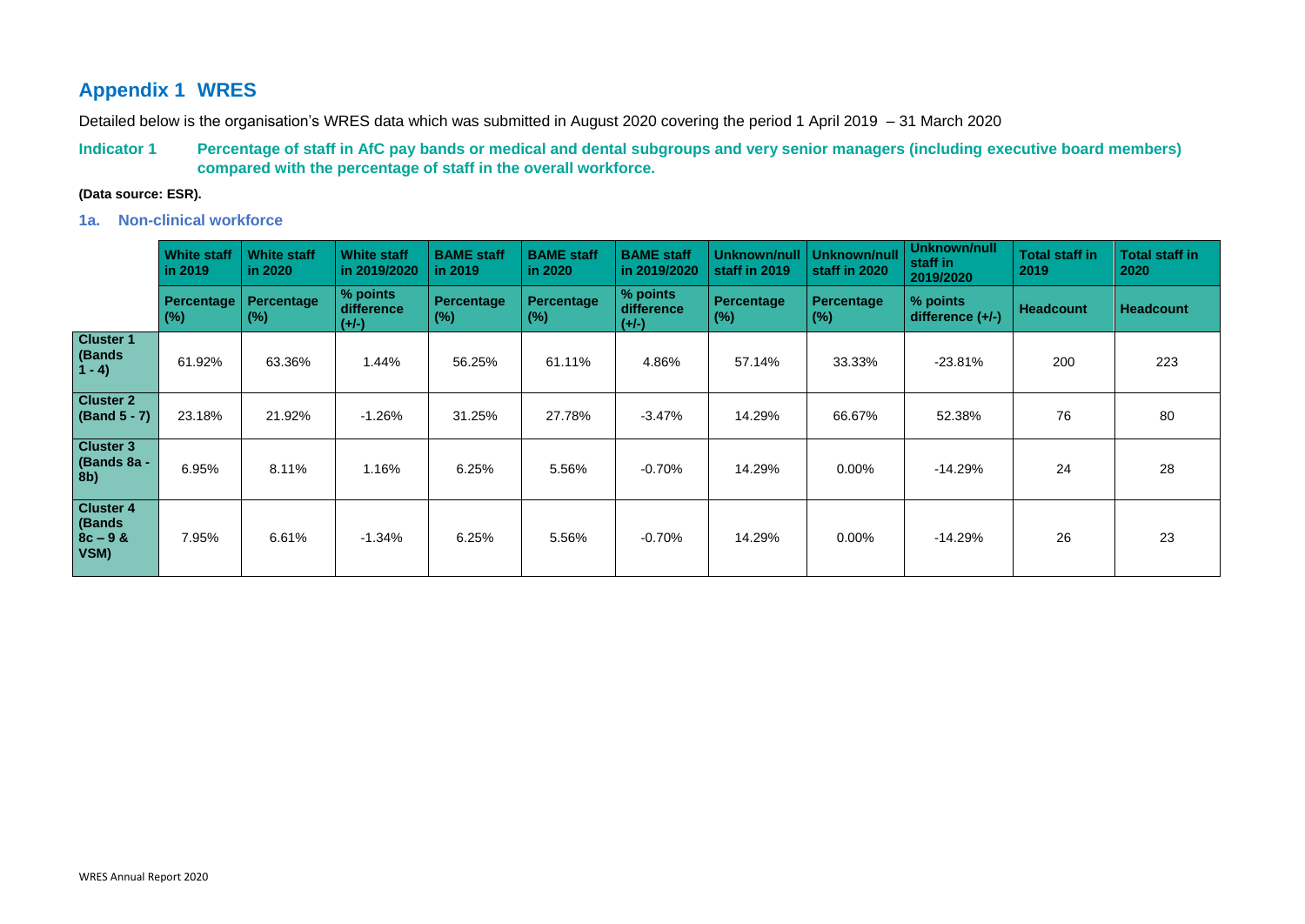### **1b. Clinical workforce**

|                                                                                                                | <b>White</b>       | <b>Disabled</b><br>staff in 2020 | <b>Disabled</b><br>staff in<br>2019/2020 | Non-<br>disabled<br>staff in 2019 | Non-<br>disabled<br>staff in 2020 | Non-<br>disabled<br>staff in<br>2019/2020 | <b>Unknown/null</b><br>staff in 2019 | <b>Unknown/nul</b><br>staff in 2020 | <b>Unknown/null</b><br>staff in<br>2019/2020 | <b>Total staff in</b><br>2019 | <b>Total staff in</b><br>2020 |
|----------------------------------------------------------------------------------------------------------------|--------------------|----------------------------------|------------------------------------------|-----------------------------------|-----------------------------------|-------------------------------------------|--------------------------------------|-------------------------------------|----------------------------------------------|-------------------------------|-------------------------------|
|                                                                                                                | Percentage<br>(% ) | <b>Percentage</b><br>(% )        | % points<br>difference<br>$(+/-)$        | Percentage<br>(% )                | Percentage<br>$(\%)$              | % points<br>difference<br>$(+/-)$         | Percentage<br>(% )                   | <b>Percentage</b><br>(%)            | % points<br>difference<br>$(+/-)$            | <b>Headcount</b>              | <b>Headcount</b>              |
| <b>Cluster 1</b><br>(Bands 1 - 4)                                                                              | 20.43%             | 20.35%                           | $-0.08%$                                 | 14.71%                            | 12.61%                            | $-2.09%$                                  | 2.44%                                | 9.09%                               | 6.65%                                        | 226                           | 226                           |
| <b>Cluster 2</b><br>(Band 5 - 7)                                                                               | 68.39%             | 67.79%                           | $-0.59%$                                 | 54.90%                            | 53.15%                            | $-1.75%$                                  | 56.10%                               | 54.55%                              | $-1.55%$                                     | 782                           | 768                           |
| <b>Cluster 3</b><br>(Bands 8a -<br>8b)                                                                         | 5.64%              | 5.30%                            | $-0.34%$                                 | 3.92%                             | 3.60%                             | $-0.32%$                                  | 7.32%                                | 9.09%                               | 1.77%                                        | 65                            | 60                            |
| <b>Cluster 4</b><br>(Bands 8c -<br>9 & VSM)                                                                    | 0.68%              | 0.58%                            | $-0.10%$                                 | 0.00%                             | 0.00%                             | 0.00%                                     | 0.00%                                | 0.00%                               | 0.00%                                        | $\overline{7}$                | $6\phantom{1}$                |
| <b>Cluster 5</b><br>(Medical and<br>Dental staff,<br><b>Consultants)</b>                                       | 3.99%              | 4.92%                            | 0.93%                                    | 20.59%                            | 18.92%                            | $-1.67%$                                  | 24.39%                               | 27.27%                              | 2.88%                                        | 72                            | 75                            |
| <b>Cluster 6</b><br>(Medical and<br>Dental staff,<br>Non-<br>consultant<br>career<br>grade)                    | 0.88%              | 0.96%                            | 0.09%                                    | 5.88%                             | 10.81%                            | 4.93%                                     | 7.32%                                | 0.00%                               | $-7.32%$                                     | 18                            | 22                            |
| <b>Cluster 7</b><br>(Medical and<br>Dental staff,<br><b>Medical and</b><br><b>Dental</b><br>trainee<br>grades) | 0.00%              | 0.10%                            | 0.10%                                    | 0.00%                             | 0.90%                             | 0.90%                                     | 2.44%                                | 0.00%                               | $-2.44%$                                     | 1                             | $\overline{2}$                |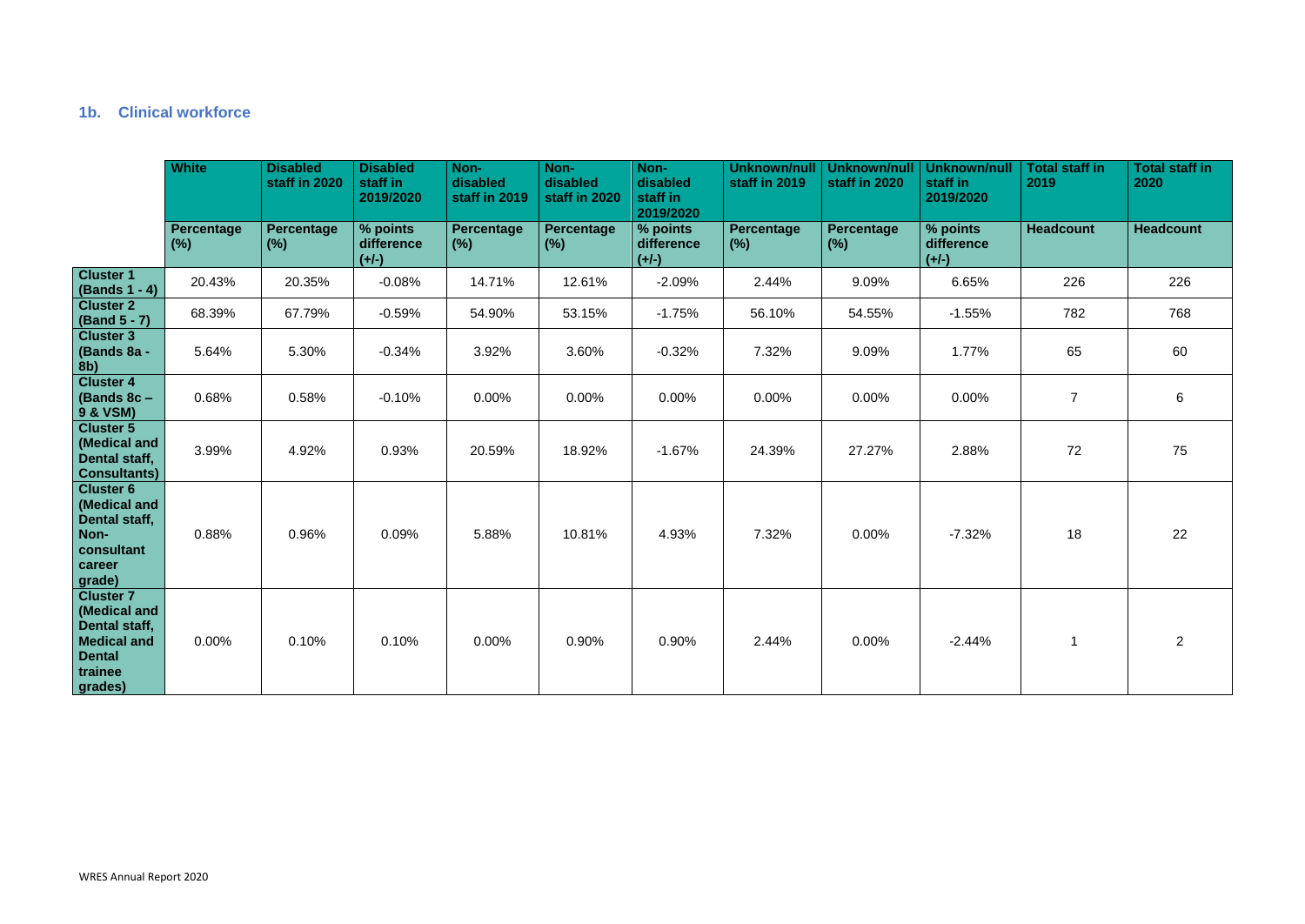## **Overall Workforce percentage by Ethnicity**



## **Indicator 2 – Relative likelihood of staff being appointed from shortlisting across all posts**

### **(Data source: Trust's recruitment data)**

|                                                                                                          | <b>Relative</b> | <b>Relative</b> | <b>Relative</b>   |
|----------------------------------------------------------------------------------------------------------|-----------------|-----------------|-------------------|
|                                                                                                          | likelihood in   | likelihood in   | likelihood        |
|                                                                                                          | 2019            | 2020            | difference $(+-)$ |
| Relative likelihood of White staff being<br>appointed from shortlisting compared to<br><b>BAME</b> staff | 0.80%           | 1.35%           | 0.55%             |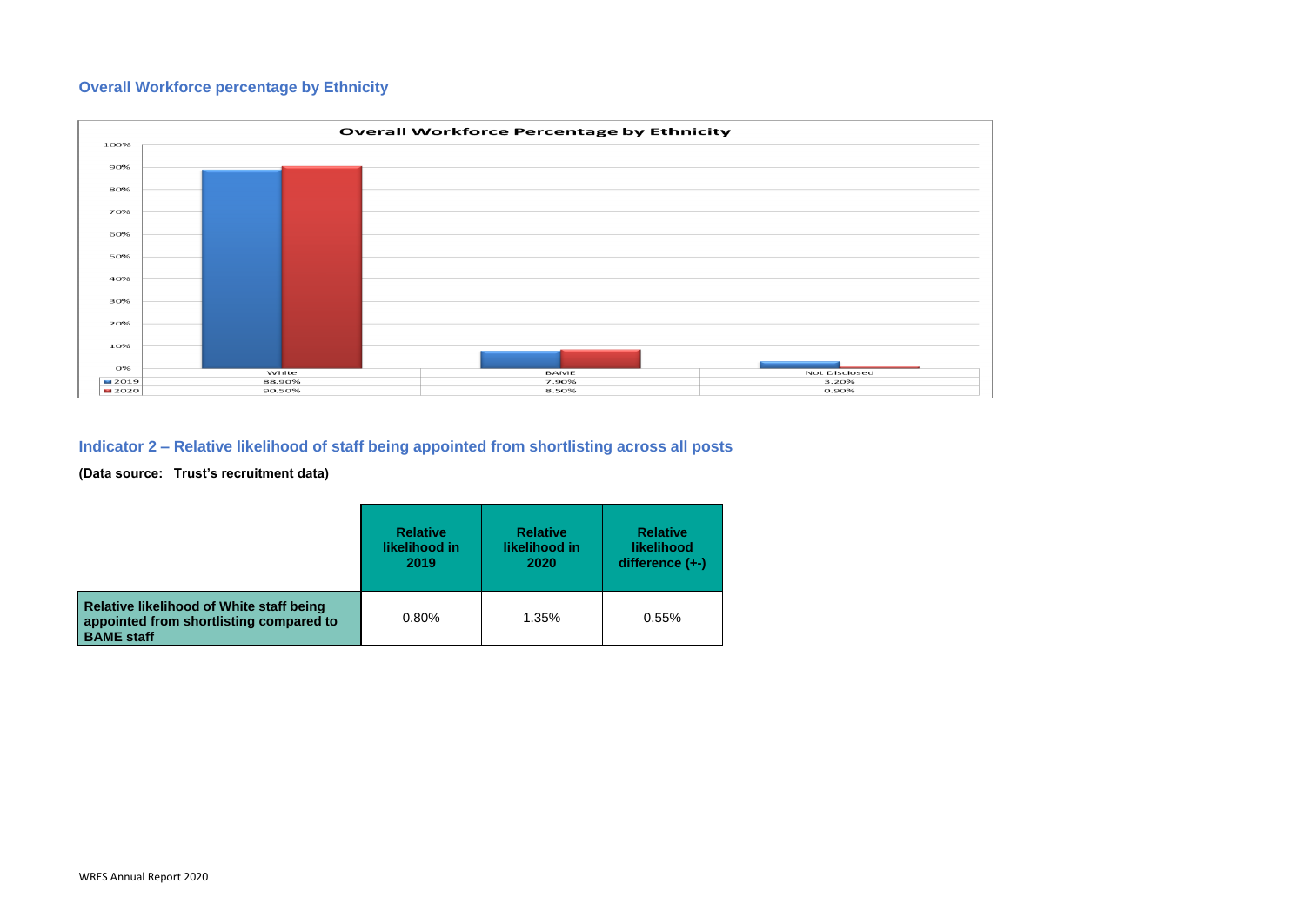### **Indicator 3 – Relative likelihood of staff entering the formal disciplinary process, as measured by entry into a formal disciplinary process**

**This indicator will be based on data from a two year rolling average of the current year and the previous year**

**(Data source: Trust's HR data)**

|                                                                                                                  | <b>Relative</b> | <b>Relative</b> | <b>Relative</b>   |
|------------------------------------------------------------------------------------------------------------------|-----------------|-----------------|-------------------|
|                                                                                                                  | likelihood in   | likelihood in   | <b>likelihood</b> |
|                                                                                                                  | 2018/19         | 2019/20         | difference $(+)$  |
| <b>Relative likelihood of BAME staff entering</b><br>formal capability process compared to<br><b>White staff</b> | $0.00\%$        | $0.00\%$        | 0.00%             |

### **Indicator 4 – Relative likelihood of staff accessing non-mandatory training and CPD**

**(Data source NHS Staff Survey)**

|                                                                             | <b>Relative likelihood in 2019</b> |             |                | <b>Relative likelihood in 2020</b> |             |                |  |
|-----------------------------------------------------------------------------|------------------------------------|-------------|----------------|------------------------------------|-------------|----------------|--|
|                                                                             | <b>White</b>                       | <b>BAME</b> | <b>Unknown</b> | <b>White</b>                       | <b>BAME</b> | <b>Jnknown</b> |  |
| Relative likelihood of staff<br>accessing non-mandatory<br>training and CPD | 96.84%                             | 97.46%      | 93.75%         | 100.00%                            | 100.00%     | 100.00%        |  |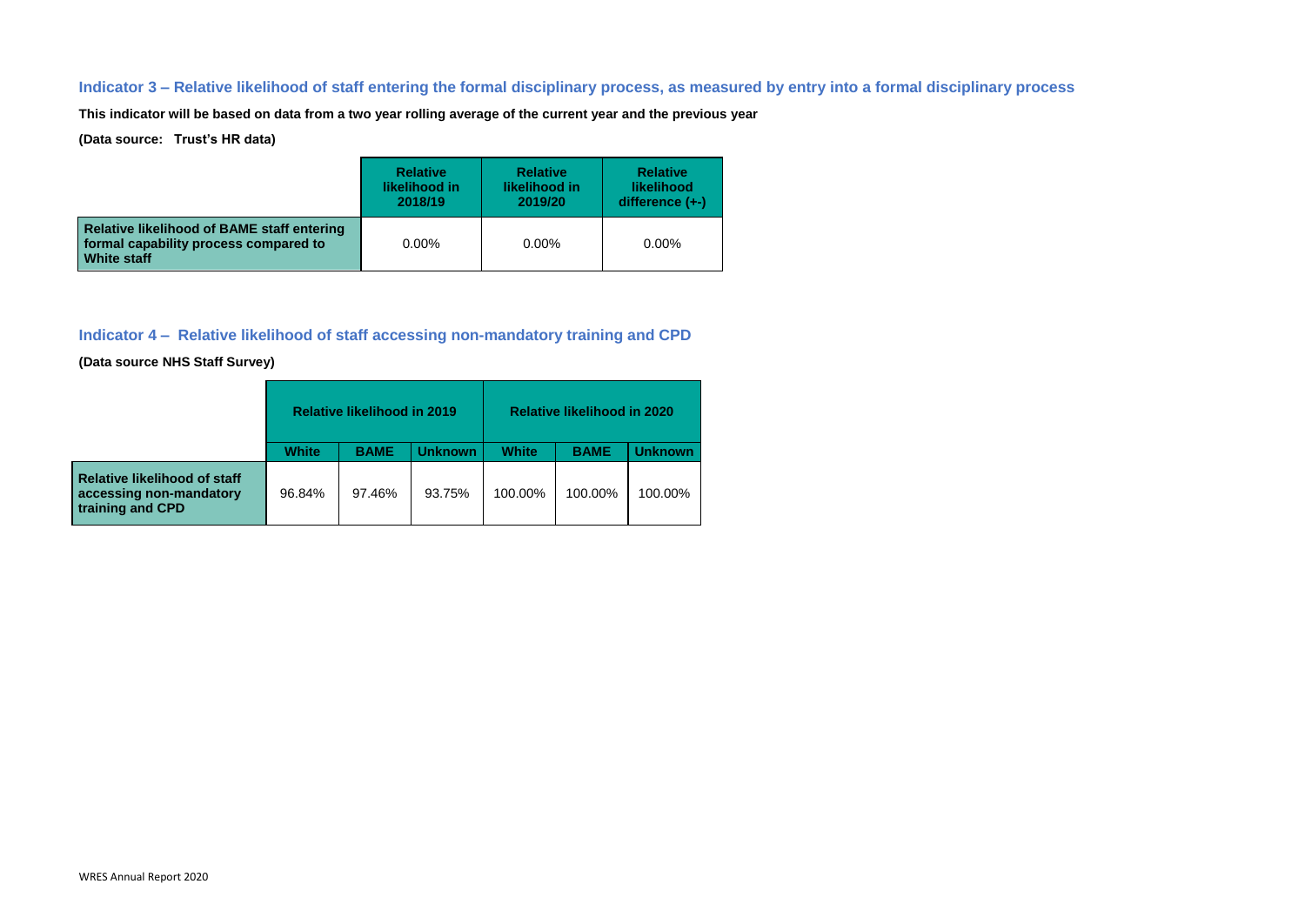### **Indicators 5 – 8**

**(Data source: NHS Staff Survey)**

|                                                                                                                                                                     | 2018<br><b>White</b> | 2018<br><b>BME</b> | 2018 Ethnicity<br>unknown/Nul | 2019<br><b>White</b> | 2019<br><b>BME</b> | 2019 Ethnicity<br>unknown/Nul |
|---------------------------------------------------------------------------------------------------------------------------------------------------------------------|----------------------|--------------------|-------------------------------|----------------------|--------------------|-------------------------------|
| <b>Percentage of staff</b><br>experiencing<br>harassment, bullying or<br>abuse from patients,<br>relatives or the public in<br>the last 12 months                   | 22.3%                | 14.1%              | $\blacksquare$                | 20.9%                | 15.3%              |                               |
| <b>Percentage of staff</b><br>experiencing<br>harassment, bullying or<br>abuse from staff in the<br>last 12 months                                                  | 20.8%                | 25.8%              | -                             | 17.1%                | 33.9%              |                               |
| <b>Percentage believing</b><br>that the trust provides<br>equal opportunities for<br>career progression or<br>promotion                                             | 88.4%                | 78%                | -                             | 89%                  | 87.9%              |                               |
| In the last 12 months<br>have you personally<br>experienced<br>discrimination at work<br>from any of the<br>following Manager/team<br>leader or other<br>colleagues | 4.5%                 | 8.3%               |                               | 5.2%                 | 7.4%               |                               |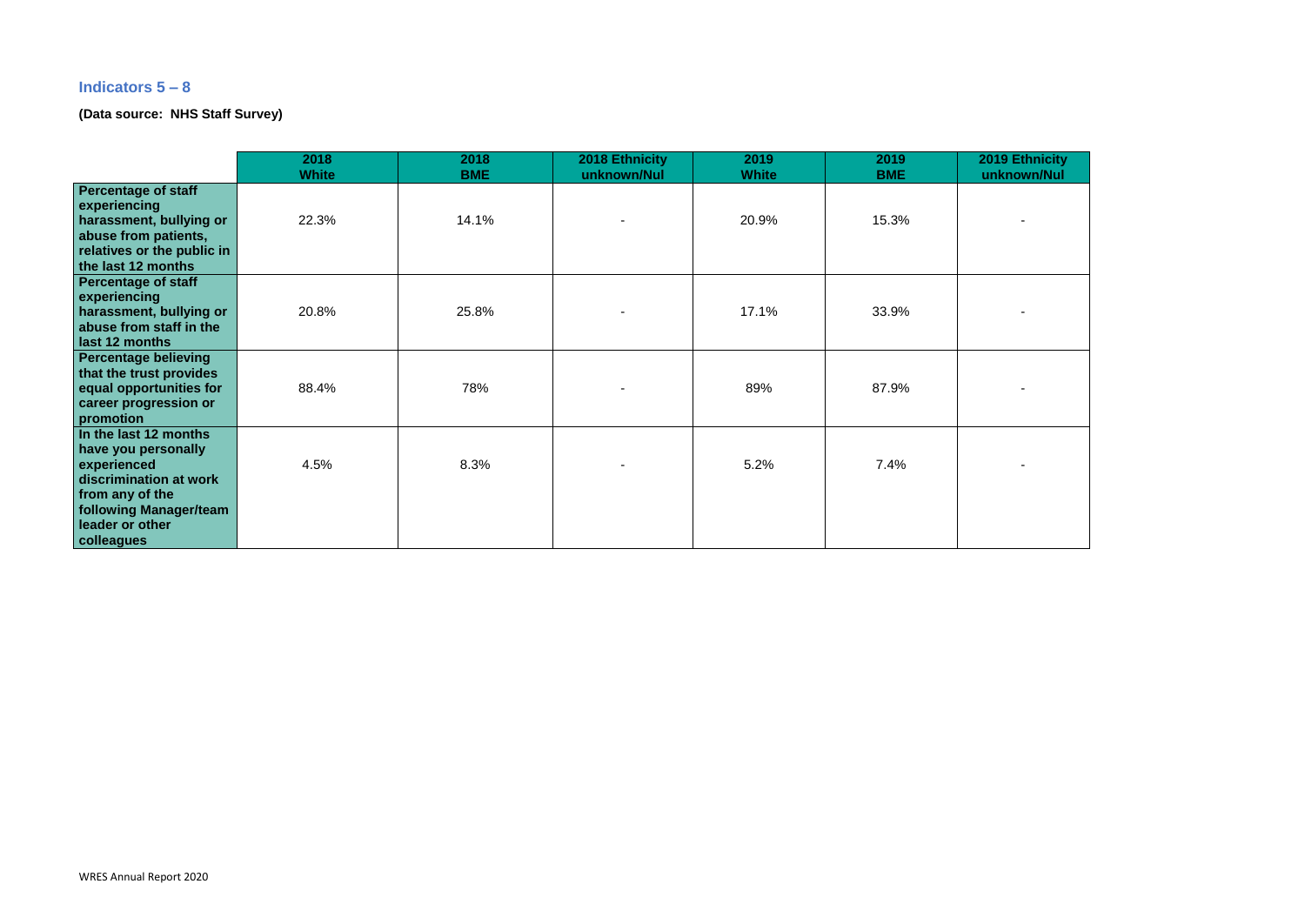## **Indicator 9 – Percentage difference between the organisations' Board voting membership and its overall workforce**

**(Data source: NHS ESR and/or trust's local data)**

|                                                | <b>White Board</b><br>members in 2019 | <b>BAME Board</b><br>members in 2019 | <b>Board members</b><br>with Ethnic status<br>unknown in 2019 | % points difference<br>(+/-) between White<br><b>Board members and</b><br><b>BAME</b> staff in<br>overall workforce | <b>White Board</b><br>members in 2020 | <b>BAME Board</b><br>members in 2020 | <b>Board members</b><br>with Ethnic status<br>unknown in 2020 | % points difference<br>(+/-) Between White<br>and BAME Board<br>members in 2020 |
|------------------------------------------------|---------------------------------------|--------------------------------------|---------------------------------------------------------------|---------------------------------------------------------------------------------------------------------------------|---------------------------------------|--------------------------------------|---------------------------------------------------------------|---------------------------------------------------------------------------------|
|                                                | Percentage (%)                        | Percentage (%)                       | Percentage (%)                                                |                                                                                                                     | Percentage (%)                        | Percentage (%)                       |                                                               |                                                                                 |
|                                                | $Exec = 80%$                          | $Exec = 20%$                         | $Exec = 0\%$                                                  |                                                                                                                     | $Exec = 100%$                         | $Exec = 0\%$                         | $Exec = 0\%$                                                  |                                                                                 |
| <b>Percentage difference</b><br>between the    |                                       |                                      |                                                               | <b>Total Board-Overall</b><br>Workforce $=$                                                                         |                                       |                                      |                                                               | <b>Total Board-Overall</b><br>Workforce $=$                                     |
| organisation's Board<br>voting membership      | Non-exec = $100\%$                    | Non-exec = $0\%$                     | Non-exec = $0\%$                                              | White: 4%                                                                                                           | Non-exec = $83.3\%$                   | Non-exec = $16.7\%$                  | Non-exec = $0\%$                                              | <b>White: 1.8%</b>                                                              |
| and its organisation's                         |                                       |                                      |                                                               | BAME: -0.7%                                                                                                         |                                       |                                      |                                                               | BAME: -0.8%                                                                     |
| overall workforce,<br>disaggregated by         | Voting $= 92.09\%$                    | Voting $= 7.1\%$                     | Voting $= 0\%$                                                | Unknown: -03.2%                                                                                                     | Voting $= 92.3\%$                     | Voting $= 7.7\%$                     | Voting $= 0\%$                                                | Unknown: -0.9%                                                                  |
| <b>Exec/non-exec and</b><br>Voting/non-voting. |                                       |                                      |                                                               | Difference $=$<br>percentage points                                                                                 |                                       |                                      |                                                               | Difference $=$<br>percentage points                                             |
|                                                | Non-voting $= 0\%$                    | Non-voting $= 0\%$                   | Non-voting $= 0\%$                                            |                                                                                                                     | Non-voting $= 0\%$                    | Non-voting $= 0\%$                   | Non-voting $= 0\%$                                            |                                                                                 |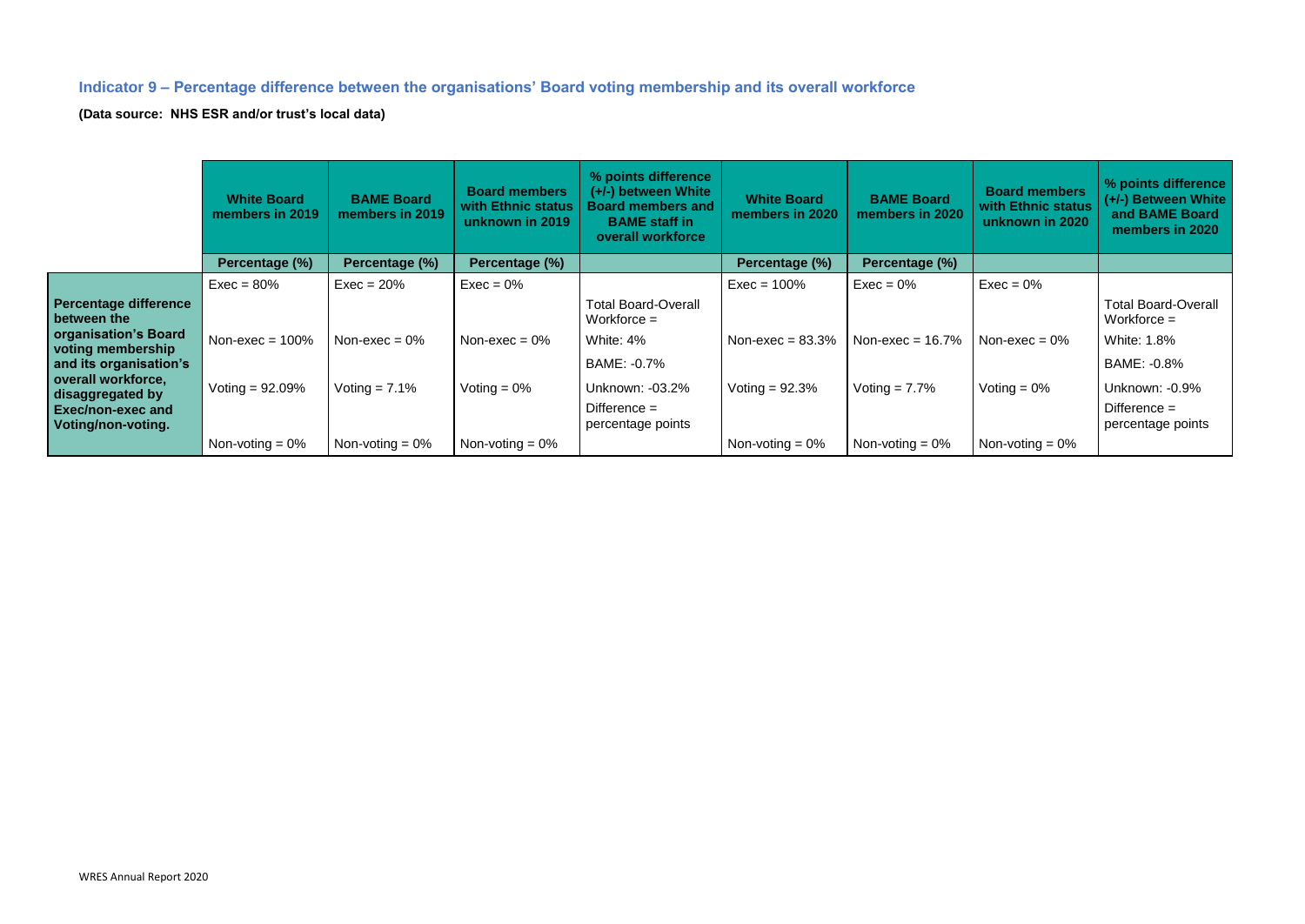# **APPENDIX 2 - WRES action plan 2020/21**

| <b>Objective</b>                                                                                                                                                                                                                                                                                                         | <b>Action/s</b>                                                                                                                                                                                                                                                                                                                                                                                                                                                                                            | <b>Timescales</b> | <b>Lead/s</b>                   | <b>Why</b>                                                                                                                                                                                    |
|--------------------------------------------------------------------------------------------------------------------------------------------------------------------------------------------------------------------------------------------------------------------------------------------------------------------------|------------------------------------------------------------------------------------------------------------------------------------------------------------------------------------------------------------------------------------------------------------------------------------------------------------------------------------------------------------------------------------------------------------------------------------------------------------------------------------------------------------|-------------------|---------------------------------|-----------------------------------------------------------------------------------------------------------------------------------------------------------------------------------------------|
| Introduce a LWH Staff Support Network<br>with an equality focus.                                                                                                                                                                                                                                                         | Identify staff who would like to become a staff supporter<br>Provide training to all staff supporters<br>Invite participation from diverse groups by sharing with the<br>BAME network and approaching colleagues.<br>Launch staff support initiative and communicate across the<br>trust who the staff supporters are, purpose of the role and<br>photographs to easily identify who they are.                                                                                                             | September 2020    | <b>EDI Advisor</b>              | To provide a staff support<br>network with diverse<br>members to support staff<br>across the Trust to improve<br>engagement.                                                                  |
| Improve BAME representation in non-<br>clinical roles between Bands 6-9                                                                                                                                                                                                                                                  | Introduce career clinics for BAME staff.<br>BAME Individuals to be identified for Reverse Mentoring for<br>inclusion at LWH outline to be drawn up and any training<br>required identified.<br>Gather a list of community groups to enable positive<br>targeting of applicants.<br>Adverts to be amended to include positive recruitment<br>message.<br>Gather information relating to positive recruitment via ED & I<br>network and identify any agencies suitable for inclusive<br>employers.           | Ongoing           | EDI Advisor/HRBP/L&D<br>Manager | To increase diversity and<br>representation within non-<br>clinical roles bands $6 - 9$<br>across the Trust                                                                                   |
| A review of Equality, Diversity and<br>Inclusion training is to be undertaken and<br>any gaps identified and training provision<br>sourced.                                                                                                                                                                              | Conduct an audit of current ED & I training<br>Identify any gaps in training provision.<br>Source appropriate training provision<br>Communicate additional training provision and delivery of<br>additional training across the Trust<br>Introduction of cultural awareness training to be piloted in<br>November.                                                                                                                                                                                         | January 2021      | EDI Advisor/HRBP/L&D<br>Manager | To improve the employee<br>experience and engagement<br>for all staff and to increase<br>awareness of equality,<br>diversity and inclusion<br>across the Trust.                               |
| Monitor<br>applications<br>employment<br>for<br>Trust<br>throughout<br>within<br>the<br>the<br>recruitment &<br>selection process on a<br>quarterly basis.                                                                                                                                                               | Request data from outsourced recruitment contract on a<br>quarterly basis<br>Audit a selection of jobs from each band.<br>Review our recruitment position and consider as a Trust the<br>offer a guaranteed interview scheme for BAME applicants<br>who meet the minimum selection criteria for bands $6 - 9$ .<br>Consider Diverse interview panels for roles above a band 6<br>Review staff survey responses to the 2020 staff survey in<br>relation to equal opportunities available to BAME employees. | September 2020    | <b>EDI Advisor</b>              | To increase the number of<br>applicants and appointments<br>for BAME candidates with<br>particular focus on non-<br>clinical posts.                                                           |
| Increase awareness for line managers<br>about the meaning and prevention of<br>bullying, harassment, abuse in local areas<br>via HR 'Lunch & Learn' sessions and<br>Trust-wide communications<br>Hold future listening events on the subject<br>of 'Fair and Just culture' incorporating<br>relating to<br><b>issues</b> | ER data within HR evidences that caseload for such matters is low<br>and therefore, this is deemed as a local engagement matter<br>requiring support.<br>Additional HR Lunch and Learn sessions to take place this<br>year for Dignity at work (Bullying and Harassment) dates to<br>be confirmed.<br>Bullying and   Focus group to be arranged to discuss this issue via the                                                                                                                              | December 2020     | HR Team                         | WRES submission (2019)<br>shows 33.9% of BAME staff<br>experienced<br>bullying,<br>harassment or abuse from a<br>colleague in the last 12<br>months against the national<br>average of 29.4%. |